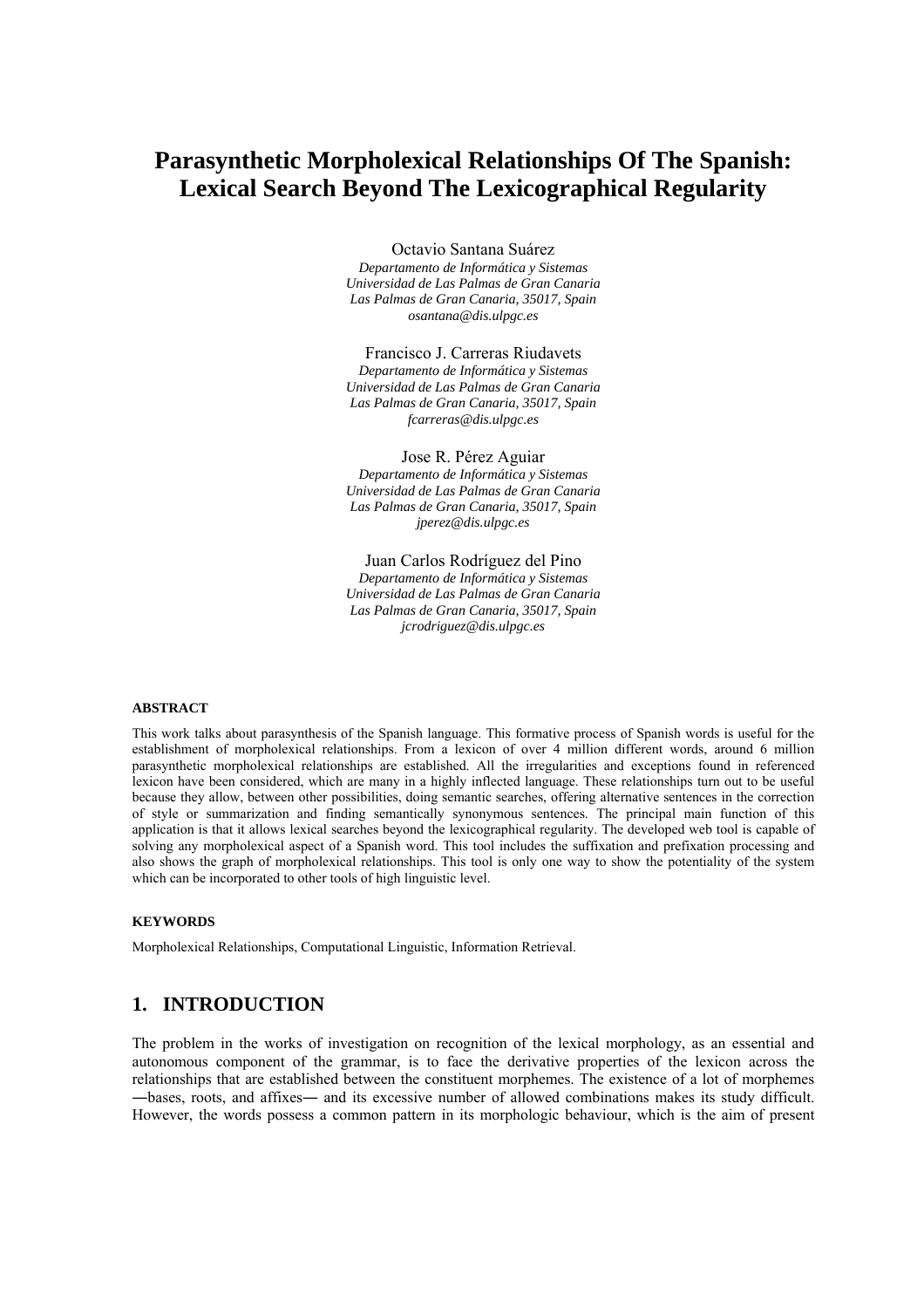work. Another controversial question, in the research on morphology, consists of the synchronous definition; words are fully tied to their history, in both the morphologic and semantic fields. The history generally determines its current lexicography and semantic. Therefore, it is necessary to take into account the etymological references of the words, which complicates the tagging. Some words, already old-fashioned or belonging to mother tongues like Latin or Greek, have relevant information about its historical morphologic process. This information increases in number the connections between the different formation types of the current lexicon in a generational sequence of words. In this work, a wide lexicon of Spanish words have been considered, without spreading to other languages, to minimize the absence of connectors between morpholexically related words by the formative processes. This wide lexicon makes a synchronous study possible without obviating some necessary information about archaic etymological processes. The resulting system is characterized by simple and flexible algorithms with 100% success in the recognition and generation of morpholexical relationships of the language independently of the complexity of the data they are handling —in another highly inflectional languages like Greek (Socrates, 2005) or French (Polguère, 2000) similar works have been developed, the latter emphasizes the usefulness of these relations for natural language processing applications.

## **2. LEXICON**

The lexicon handled in this work has been created from: the *Diccionario de la Lengua Española* DRAE (Real Academia Española y Espasa Calpe, 1995), the *Diccionario General de la Lengua Española* VOX (Bibliograf, s. a., 1997), the *Diccionario de Uso del Español* (María Moliner, 1996), the *Gran Diccionario de la Lengua Española* (Larousse, 1996), the *Diccionario de Uso del Español Actual* (Clave SM, 1997), the *Gran Diccionario de Sinónimos y Antónimos* (Espasa Calpe, 1991), the *Diccionario Ideológico de la Lengua Española* (Julio Casares, 1990) and the *Diccionario de Voces de Uso Actual* (Manuel Alvar Ezquerra, 1994).

A canonical form is defined as any word with its own identity susceptible of enduring derivational processes to form other words. Such a word could be formed from another by similar processes. In the reference lexicon a canonical form is any entry word of consulted sources having own meaning —those entries that are appreciative forms of others and do not add any substantial meaning variation are discarded.

The universe of words analyzed in this work consists of 148,798 canonical forms that provide about 4 million different inflected words, among which 6 million parasynthetic morpholexical relationships have been established, of which 3,800, between canonical forms. A morpholexical relationship between canonical forms is projected to all the words that are generated from each of the canonical forms, through any of the processes of push-up or appreciation of Spanish: gender, number, augmentative, diminutive, pejorative, superlative, conjugation... (Santana et al., 1997 and Santana et al., 1999).

## **3. AIM**

This work aims at obtaining a set of parasynthetic morpholexical relationships among Spanish words useful for automatic applications in natural language processing, such as automatic searchers, spelling correctors, style analyzers, automatic text generators, automated ideological dictionaries, etc. It would be of great usefulness for those who deal with documents in Spanish as lexicographers, analysts of style, text information retrievers, translators, and many others.

To give an example, the parasyntheticly related verbs with *loco* are *alocar*, *enloquecer* and *aloquecer*, which notably diminishes the possible response of a mask search "\*loc?r": *aclocar*, *allocar*, *alocar*, *bilocar*, *blocar*, *clocar*, *colocar*, *descolocar*, *desflocar*, *dislocar*, *enclocar*, *enllocar*, *locar*, *recolocar*. Although, they are not in this group the verbs which have suffered spelling changes as consequence of the phonetic adjustments or of any other kind: *enloquecer* and *aloquecer*.

Having morpholexical relationships allows doing lexical searches, which by means of searching mechanisms based on the graphic word are notably improved: exact searches, with wildcards, masks or truncations. On the one hand, introducing words whose relationship with the search pattern is merely graphical is avoided and, on the other hand, the abysses which are producing the strong irregularities of inflected languages, as the Spanish one, are avoided. This way, about any word, it can be figured-out the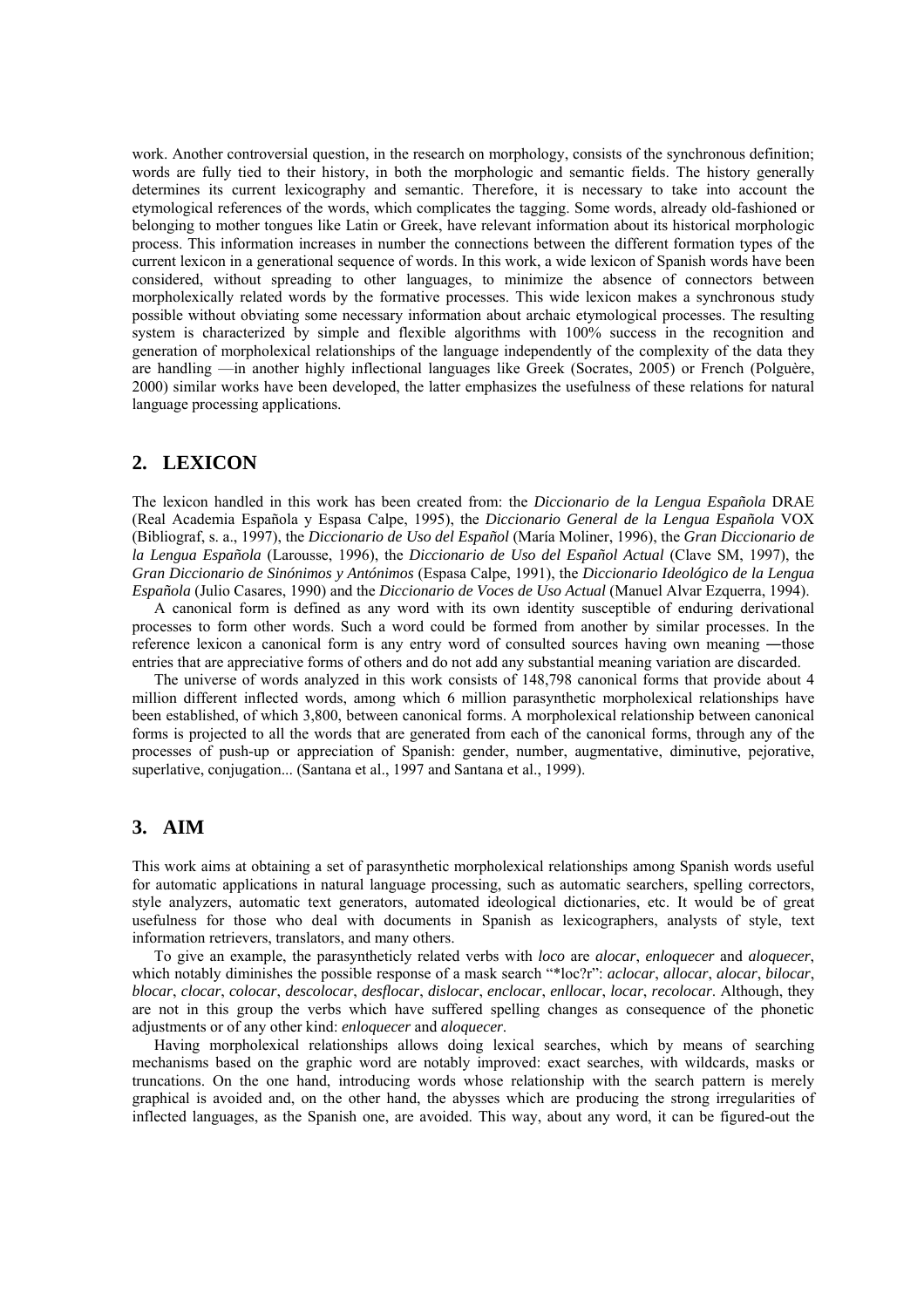lemma from which it comes, the relationships it supports with other lemmas and the words to which these lemmas give place. All this is applied in the context of interest; for example: a paragraph, a text, a web address, an electronic library or a textual corpus.

This searching system allows the whole flexibility that could be needed: from an exact search *casero*, to include changes of genre and/or number *casero, casera, caseros, caseras*, to include the appreciative and/or the superlative forms with or without changes in gender and number *caserote*, *caserito*, *caserejo*, *caserísimo*... to include morpholexically related canonical forms in the first descending suffixing level *caserillo*, *caseramente*, prefixing or parasynthetic level *acaserar*, ascending casa, in other levels *acaserado*, *acaseramiento*, *casariego, caserío, caserón, caseta, casona*... up to consider all the inflections for every canonical form (in this example, there would be 542 different words with some kind of relationship with the considered entry).

On the other hand, the search where the emphasis is more semantically than morphological can be done from the meanings that the joined affixes provide. For example, if it is desirable to look for adjectives derived from verbs that mean 'unable to carry out the action of the verb', using parasynthetic relations, it would be enough to discriminate for the affixes *in-...-ble: incansable, inconmovible, inconvencible, infatigable, irreprimible*...

A parasynthetic morpholexical relationship, between two words, exists when one of them has been formed from the other one by simultaneous addition of an affix on the left and another on the right ―usually a prefix and a suffix― and also the grammatical categories and the semantics are just right. By way of example, *agrupar* possesses a semantic and functional relationship with *grupo*.

In a synchronous study, with automated analysis of the morphology in mind, formal or theoretical aspects may be not coincide with those strictly linguistics. There are Spanish words which have a strong functional and semantic relationship like the parasynthesis, but it is not. Though, there is a formal relationship through other stages in the evolution of the languages, so it is indeed considered necessary to include them ―*cabeza* with *acapiza*, *pez* with *empegar*, *edad* with *coetáneo*. This concept must be restricted to avoid reaching the concept of related idea ―which exceeds the objectives of this work, *nuevo* with *remozar*, *color* with *anaranjado*, *pelo* with *encabellecer*. Therefore, a historic-etymological meeting criterion is applied. It is obvious that for the speaker *aovado*, *arrocado* and *amelonado* are forms equally related with *huevo*, *rueca* and *melon* respectively —it must also be so for the automatic data processing. In order to solve the linguistic boundaries preventing to treat relationships beyond the strict parasynthesis, it is necessary to be located at a different level of the morphological level. Thus, the concept of morpholexical relationships is extended to improve the quality of the language processing in this aspect.

## **4. PARASYNTHETIC RELATIONSHIPS**

A word might have suffered, with respect to another one, suffixal and prefixal alterations ―parasynthesis. These alterations have been studied to establish the morpholexical relationships between two words from a synchronic point of view and applying the extended criteria explained in the previous section. When it comes to considering this type of relationships, the coincidence in the application of both affixes on the original word is significant in the proposed examples. The words \**afrancés* / \**francesar*, \**encajón* / \**cajonar*, \**amujer* / \**mujerado* do not exist, therefore, the principle of simultaneity is conclusive.

| francés | --> a-frances-ar          |
|---------|---------------------------|
| cajón   | $\rightarrow$ en-cajon-ar |
| mujer   | --> a-mujer-ado           |

Consequently, a morpholexical relationship between an original word and one related by means of both a prefixal process and a suffixal one is established, when none of these processes have caused separately the existence of an intermediate word. Those words which, by prefixal alteration, have caused a new word with its own identity, and have also suffered a suffixal alteration or vice versa are not estimated as sharing those relationships, since the principle of simultaneity is lost. The intermediate word is called in this work as **previous-word**.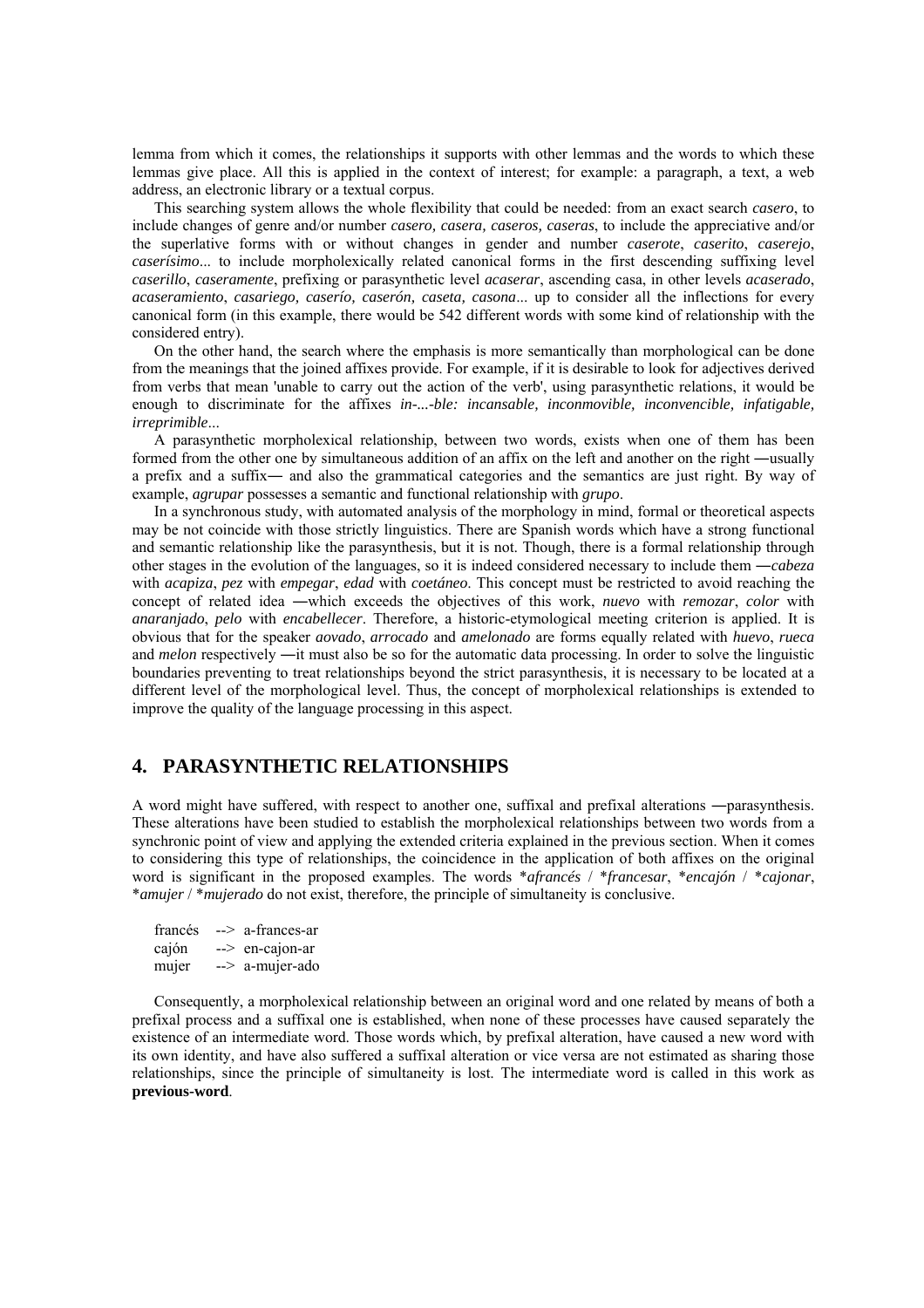|     |                       | salir $\longrightarrow$ sobre-salir $\longrightarrow$ sobresal-iente |
|-----|-----------------------|----------------------------------------------------------------------|
|     |                       | América --> americ-ano --> anti-americano                            |
|     | verbo --> verb-al     | --> de-verbal                                                        |
| mar | $\rightarrow$ mar-ino | $\rightarrow$ sub-marino                                             |
|     |                       | músculo --> muscul-ar --> intra-muscular                             |

The lexicogenesis of some words ―*deverbal*, *submarino*, *intramuscular*― cast doubt and has been doubly interpreted by different authors as parasynthetic ―mainly by means of semantic characterization― or as prefixal ―mainly by means of a formal characterization in the continuity of the formation. In those cases, which are likely of this double analysis, the prefixal interpretation is preferred, since the following criterion will be applied to establish the relationships: if there is not a previous-word between two forms, a parasynthetic relationship is established, otherwise, a suffixal or prefixal relationship, depending on the suitability.

It is obvious to exclude from the previous-word concept the coinciding words lexicographically which do not have the suitable semantics. A parasynthetic morpholexical relationship is established between *agua* and *enaguar*, in spite of the existence of the word *enagua* which does not have to be confused with a previous-word of *enaguar* because it does not has neither a semantic nor an etymological relationship neither with *agua* nor with *enaguar*. The same happens with *broma* and *abromar* with respect to *abroma*.

Those which have a suffixal or prefixal relationship parallel to the parasynthetic are also excluded. For example, since *desgarbo* has the same meaning as *desgarbado* ('without grace'), it is preferred to relate morpholexically the two words directly with *garbo* ―prefixal and parasynthetic respectively― and *desgarbo* is not considered previous-word of desgarbado. The same happens with *atóxico* and *atoxicar* with respect to *tóxico*. The prefix *a-* in *atóxico* ('not toxic') has the meaning of negation, whereas in *atoxicar* ('poison with something toxic'), the prefix does not have a meaning of negation.

Certainly, we consider as parasynthetic relationship the one where there could be a possible previous word which, however, has not been consolidated in the lexicon studied, unless there are several words in the same situation with respect to the possible previous-word. In this case, a non existent word is kept to maintain the relationship among them, as in the example of *hipotiroideo* and *hipotiroidismo* with respect to *tiroides*.

Some words, irrespective of the formation process which they have suffered, keep a close semantic and functional relationship, as explained in the previous section, and therefore, they have to be considered in the applications which are expected to be developed. To offer an illustration, *entenebrecer* is closely related to *tiniebla* and there are not previous-words: \**tenebrecer*, \**entenebro*, \**tineblecer*, \**entinieblar*, nor \**tenebro*. In computer applications, it is essential to consider this type of relationships if it is expected to cover a homogeneous set of families of words related by the same objective. This type of relationships, which have a common point in the etymologic history of the words involved and an analogy with parasynthetic relationships as for the affixes used and the semantics which they add, are treated as extended morpholexical relationships classified as parasynthesis in this work. Some examples of parasynthetic formation analogous to the case of *entenebrecer* are *endurecer* from *duro*, *embellecer* from *bello*, *embrutecer* from *bruto*, among others.

## **5. PARASYNTHETIC FAMILIES**

Once we have established the parasynthetic extended morpholexical relationships between two words, it can be considered two groups of words which have the same kind of extended morpholexical relationship as regards as a common word called *original word*. They are words which belong to the same morpholexical field. This way, all the words which are parasyntheticly related with a word given will be call parasynthetic family, figure 1.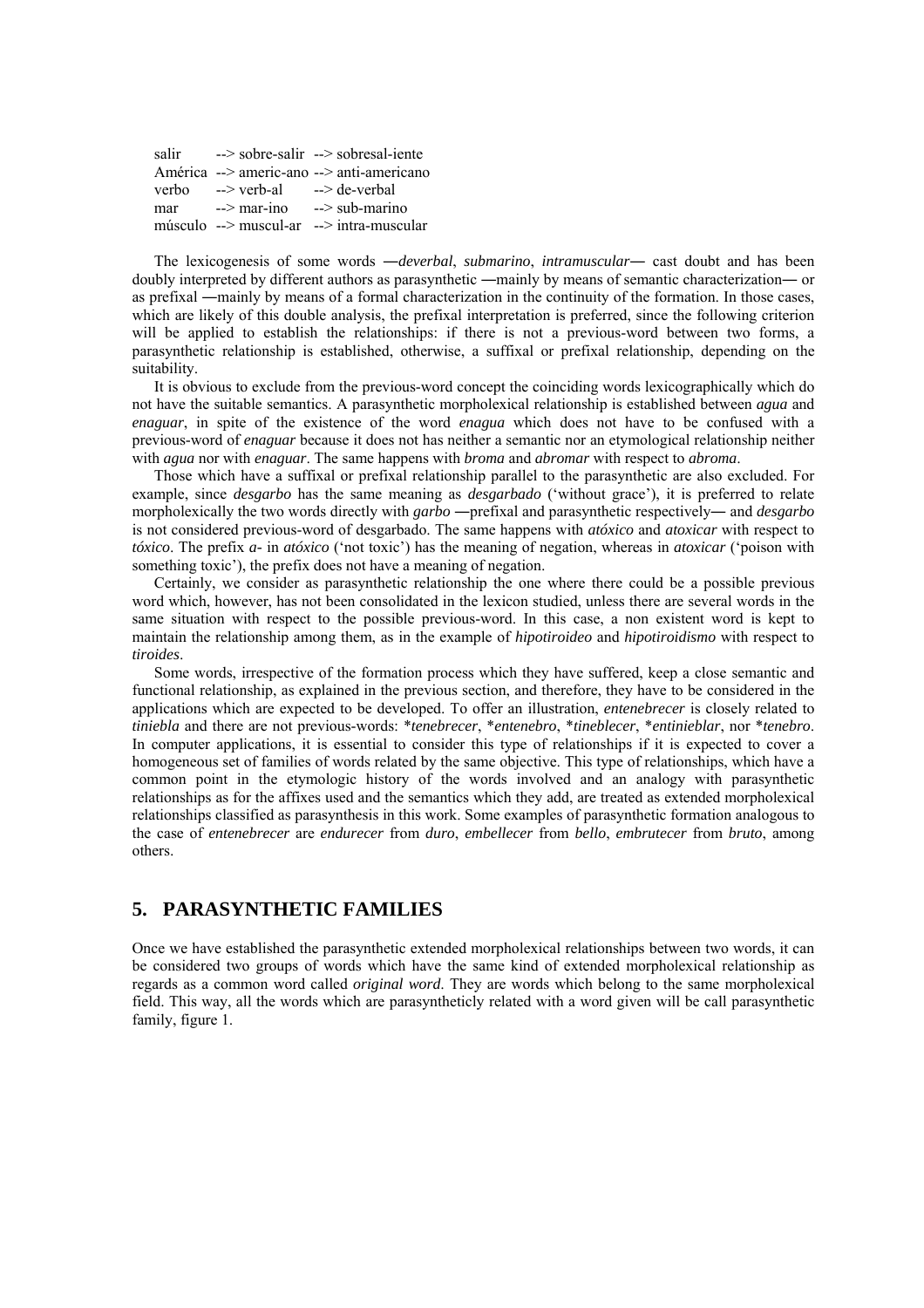

Figure 1. Parasynthetic family of *plaza*.

Since a word can be related to an original word and at the same time to be the original word in relationships linked to other words, a family tie is established between different families through this word. All the families related in this way make a **clan**.

### **5.1 Logical Structure**

The word formation richness of Spanish along time, its irregularities and its peculiarities make it difficult ―not impossible― to represent the extended morpholexical relationships between the elements of the lexicon in a non-diachronic way. In order to represent the different types of relationships which are deduced from the Spanish word formation rules and from the applied extended criteria, we have opted for a directed graph. The nodes identify the Spanish words, the arcs show that there is an extended morpholexical relationship between them; the direction of each arc corresponds to the relationship between the nodes, and the labels of the arcs classify the type of extended morpholexical relationship. The words in Spanish are, in this way, grouped together by disjunctive sets of interconnected elements ―connected components of the graph.

Exceptionally, there are nodes with more than one arc directed towards it, which breaks the possible structure of a tree and the representation by means of a directed graph is necessary. This way, the word *incomodar* is parasynthetic of *cómodo* and a verbalization of *incómodo* which is, at the same time, a prefixation of *cómodo* ―there are two ways to go through the graph to get to *incomodar* from *cómodo*, figure  $\mathcal{L}$ 



Figure 2. Graph that represents the morpholexical relationships with *incomodar*.

Exceptionally, two groups of extended morpholexical relationships can lose its connection ―in a solely synchronic analysis—, because of the non-existence between them of the link node. This happens when extended morpholexical relationships have been established with other words from a non-existent original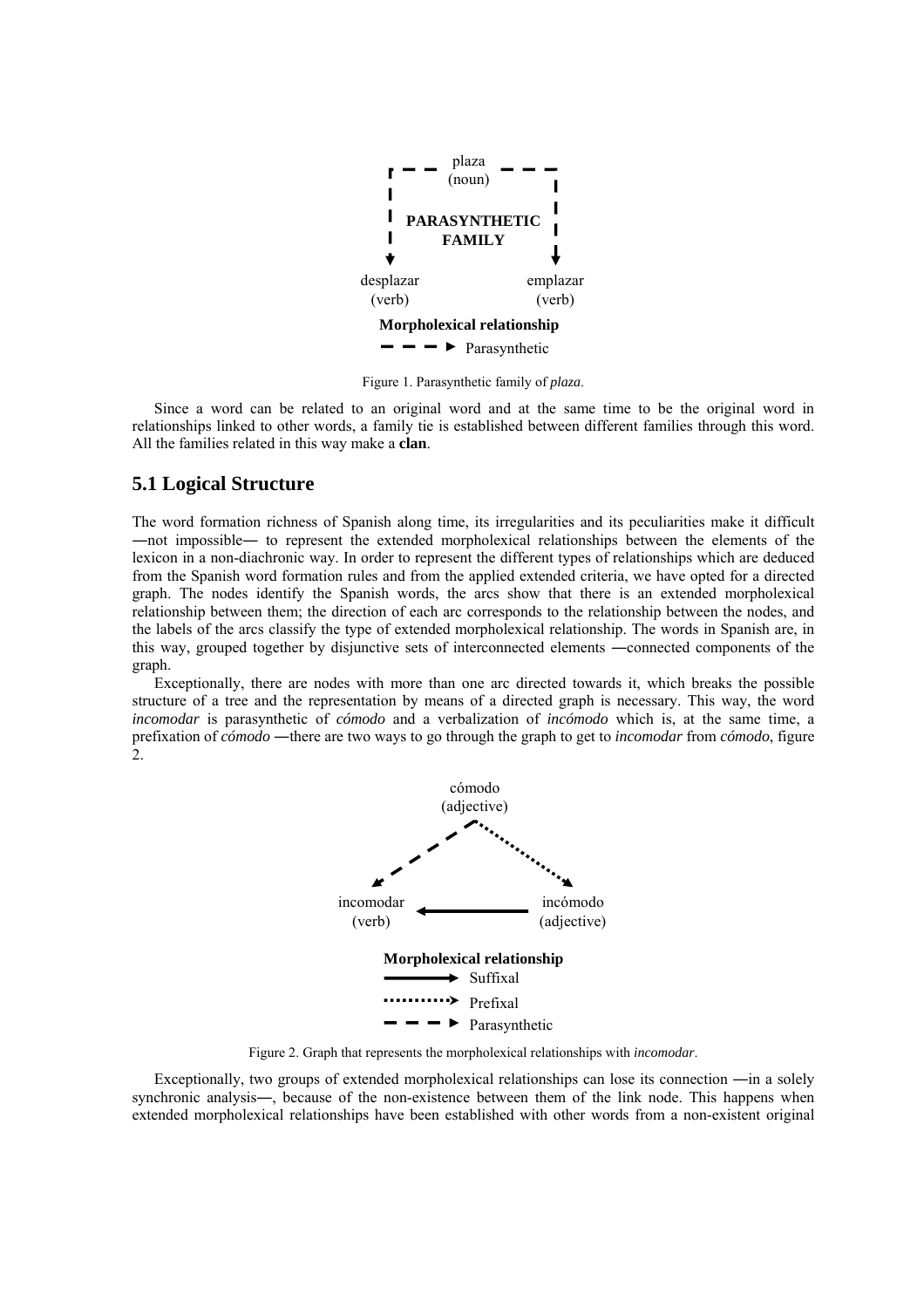word in the present Spanish. A word is considered non-existent when it is not mentioned in the reference sources because its use has been lost throughout time, the word has been substituted by another word with a different morphology or it simply has not been consolidated in Spanish language. In order to not to lose these relationships without incorporating new elements ―archaisms or neologisms not considered by the reference sources—, the existence of the link node —labelled as non-existent— between the two groups of related nodes is established and its label is not visible for the final user of the application, although it keeps the conceptual interconnection in a connected component. In this way, we can establish morpholexical relationships between *nihilidad*, *nihilismo*, *nihilista*, *aniquilar* and *anihilar* through a non-existent word \**nihil* ―the Greek word that means 'nothing'―, figure 3.



Figure 3. Morpholexical relationships through a non-existent word.

Here we show the connected component of a graph which represents a clan of extended morpholexical relationships. The suffixal and prefixal morpholexical relationships (Santana et al., 2004) are also displayed in order to understand better the structures and paths, figure 4.



Figure 4. Morpholexical relationships clan of *quicio*.

## **5.2 Navigation**

The information has been properly structured and catalogued in a way that lets effective access. The graph can be covered in any direction. From any node, we can get to any other with same related component of the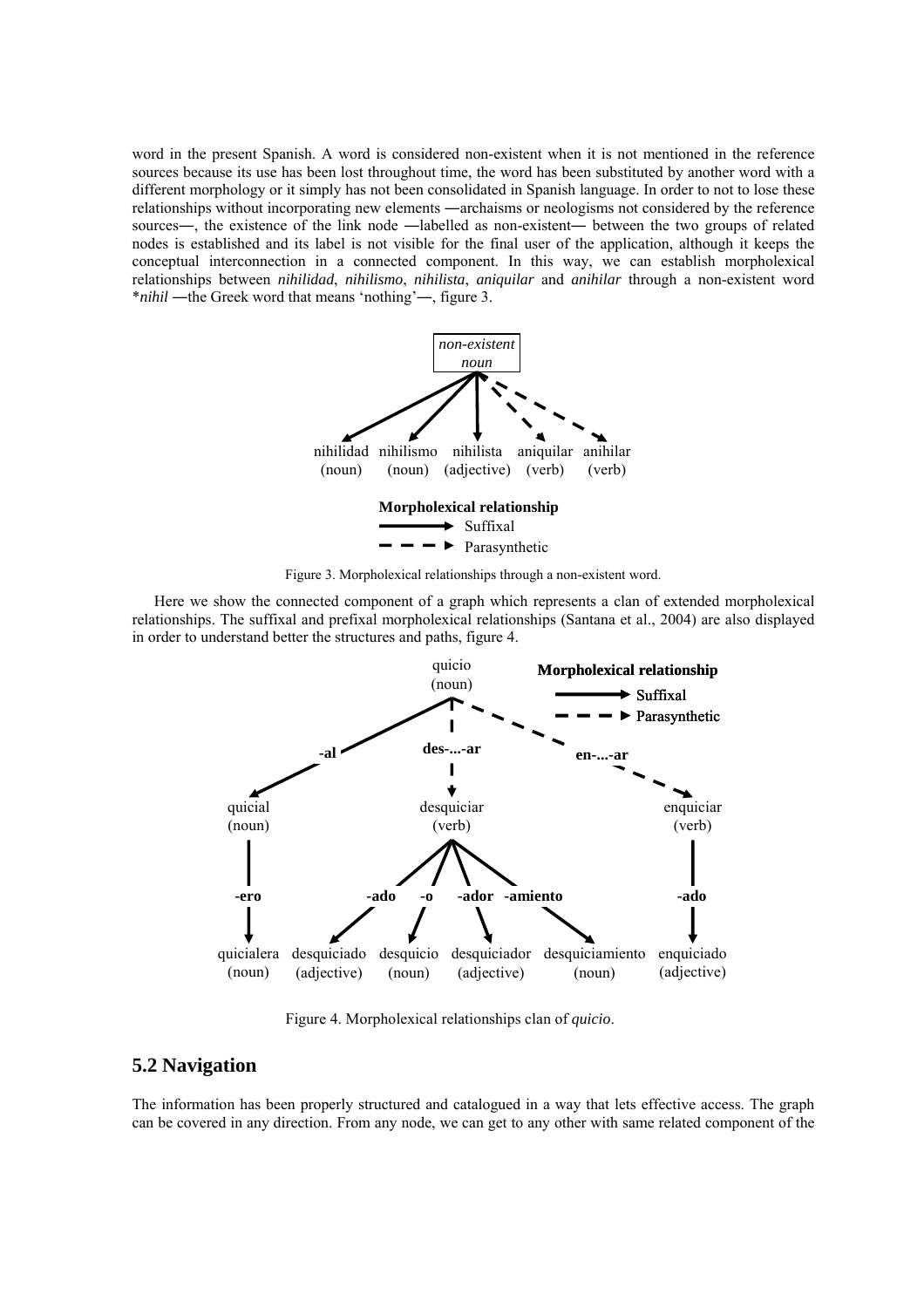graph knowing at any time the extended morpholexical relationships ―arcs― which are crossing to get to the destination. Starting from this premise, the different linguistic possibilities which are clear from this system are detailed. It has to be stressed that the non-existent nodes are kept internally to let the navigation among morpholexically related words.

### **5.2.1 Direction**

It is linguistically interesting to know the family of words morpholexically related with a word given at certain proximity. According to the path which we follow in the graph ―upward, downward, or horizontal—, we classify both proximity and morphology. From a word we obtain the ones which have suffered less number of derivative processes ―upward―, the ones which have suffered the same number of alterations ―horizontal―, and the ones which have suffered more derivative processes from it ―downward. Now the different types considered are detailed.

### **5.2.2 Direct Ancestry**

It is regarded as so, the reverse method to the parasynthesis, the process of obtaining the original word with which a specific word has been related to. To recognize this process in the words, all that needs to be done is following up the graph a level, if it exists. Therefore, the direct ancestry of the verb *desquiciar* is the substantive *quicio*. If the direct ancestry is applied twice, we obtain the original of the original of the current node. This way, the two levels direct ancestry of the adjective *desquiciador* is *quicio*.

#### **5.2.3 Indirect Ancestry**

The words morpholexically related to the direct ancestry and which are in the same level in the graph are regarded as indirect ancestries. The related words which have suffered one alteration less than the current word can be retrieved. In the *quicio* clan, the indirect ancestries of the adjective *desquiciador* are the verb *enquiciar* and the substantive *quicial*. Just like in the case of the direct ancestry, several levels of morpholexical relationships would be applied here.

#### **5.2.4 Horizontal Direction**

The words morpholexically related with the same original word and, therefore, which have suffered the same number of alterations, are regarded as horizontal direction. We manage to get them by retrieving the direct ancestry and going only one level down all the arcs of that node. This option retrieves all the members of a family from one of them ―it does not include the original word. The verbs *desquiciar* and *enquiciar* are obtained from the substantive *quicial*. However, the words directly related to some indirect ancestry of level one are regarded as horizontal of second level. The substantive *quicialera* and the adjective *enquiciado* are obtained from the substantive *desquicio*.

#### **5.2.5 Descendents**

The descendents are the morpholexical relationships of a family from a given original word. The descendents of level two include the words that have a previous relationship with a same original word: it recovers the descendent family of each one of the members of the descendent family of the original word. Of the *quicio* clan, the descendent of the substantive *quicial* would be the substantive *quicialera*. The descendents of level two of the substantive *quicio* is all the substantives and adjectives of the nodes of the base of the graph of morpholexical relationships shown previously.

# **5.3 Filters**

The output derived from the different kinds of navigation from a specific word can, sometimes, provide such a volume of information that it could make it difficult to find the words which are being looked up and the relationships which we want to see. These filters, in the extended morpholexical relationships, allow the selective discrimination of the navigation output. All the results, as consequence of the different types of navigation, are liable to be subject to different kinds of filters ―functional, regularity, and by affixes.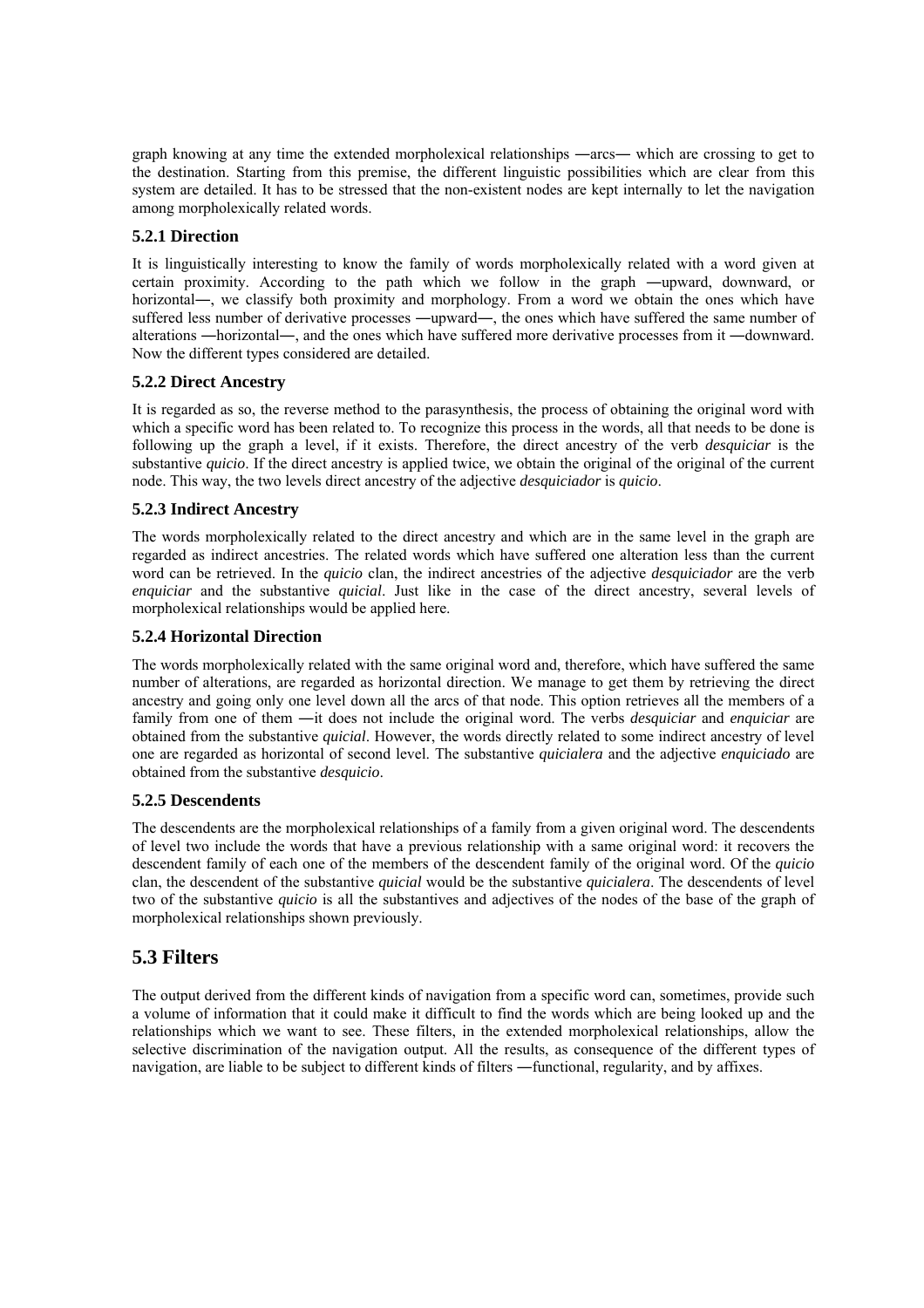### **6. RESULTS**

Because of the non-existence of similar tools for Spanish, this system has been tried with a textual corpus containing more than 8 thousand texts, both literary and not literary (narrative, theatre, poetry, law, politics, history...), containing more than three hundred million words, of which more than half a million are different, proceeding from more than one hundred thousand canonical different forms.

It is proceeded to recognize morphologically the words to study the incidence of the morpholexical relationships that handles this system, on the lexical searches in this corpus. To every recognized word the processor of morpholexical relationships is applied to and its canonical morpholexical relationships are obtained. More than 3,300 millions of canonical morpholexical relationships from the first level are identified —150,243 are different—, of which more than 164 million are parasynthetic ones —6,603 are different. With extending the canonical morpholexical relationships to all their inflected words, generated by our morphologic processor, more than 50 billion of relationships are obtained —suffixal, prefixal and the parasynthetic ones but only those from first level.

With the treatment of prefixes and enclitic pronouns, witch can be carried out by our morphologic processor; the identified morpholexical relationships would overcome the trillion. Although with weaker relations, their number can keep on rising, as the considered levels increase, until getting to include the whole clan —the whole morpholexical paradigm of a word, see the example of the previously exhibited clan. This makes clear the potential of this system, for example, to locate words in a text.

## **7. CONCLUSIONS**

A taxonomic, exhaustive and systematic study is made about affixes used in the derivative, prefixal and parasynthetic morphology of the Spanish on lexicon sufficiently wide that it ensures all the casuistry of each one of the affixes existing in this language. The way for use the affixes, the transcategorization, the meaning and the lexicographical regularity in the relation provides a overview of the formative behaviour of the Spanish words, since the affixes implied in the main processes of formation appear in a web application ―suffixation, prefixation and parasynthesis. The web application is designed to be of utility to those who works with documents in Spanish: lexicologists, analysts of style, extractors of textual information, translators, etc. It is important to emphasize that all the irregularities and exceptions of lexicon of the section 2 have been studied, which are many in a highly inflectional language ―20% of irregularity in the suffixation, 7% of irregularity in the prefixation and 15% of irregularity in the parasynthesis.

The resulting system is characterized by simple and flexible algorithms with 100% success in the recognition and generation of morpholexical relationships of the language independently of the complexity of the data they are handling. This system can be incorporated easily to other tools from aid to the oriented document treatment to solve problems of the natural language processing. The principal potential of this application is that it allows lexical searches beyond the lexicographical regularity.

This kind of systems supposes a first step towards the multiple possibilities in computer science and specialized programs that they must be developed on this knowledge base.

## **REFERENCES**

Alcoba Rueda, S. 1992. Tema verbal y formación de palabras en español. *Actas do XIX Congreso Internacional de Lingüística e filoloxía románicas*, Vol. II. Universidad de Santiago de Compostela, La Coruña, Spain, pp. 323-346.

Almela Pérez, R. 1999. *Procedimientos de formación de palabras en español*. Ed. Ariel, Barcelona.

Alvar Ezquerra, M. 2002. *La formación de las palabras en español*. 5th edn. Ed. Arco/Libros, Madrid.

Alvar Ezquerra, M. 2003. Nuevo d*iccionario de voces de uso actual*. Ed. Arco/Libros, Madrid.

Bajo Pérez, E. 1997. *La derivación nominal en español*. Ed. Arco/Libros, Madrid.

Biblograf, s.a. 1997. *Diccionario General de la Lengua Española VOX* en CD-ROM. Biblograf, s.a. Barcelona.

Casares, J. 1990. *Diccionario Ideológico de la Lengua Española*, 2ª Edición. Ed. Gustavo Gili, s.a. Barcelona.

Clave SM.1997. *Diccionario de Uso del Español Actual*. Clave SM, edición en CD-ROM. Madrid.